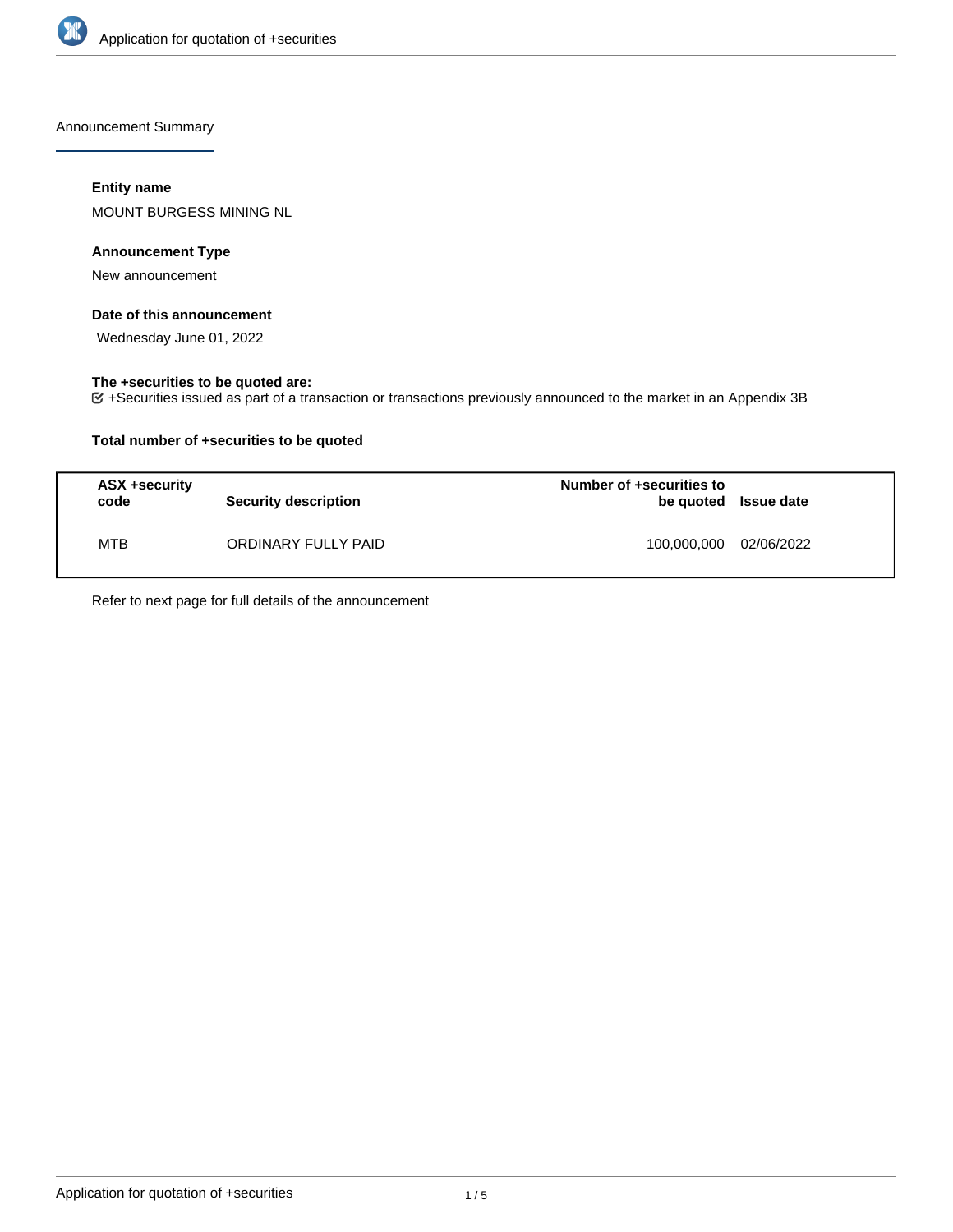

Part 1 - Entity and announcement details

## **1.1 Name of entity**

MOUNT BURGESS MINING NL

We (the entity named above) apply for +quotation of the following +securities and agree to the matters set out in Appendix 2A of the ASX Listing Rules.

**1.2 Registered number type** ABN

**Registration number** 31009067476

**1.3 ASX issuer code** MTB

**1.4 The announcement is**

New announcement

#### **1.5 Date of this announcement**

1/6/2022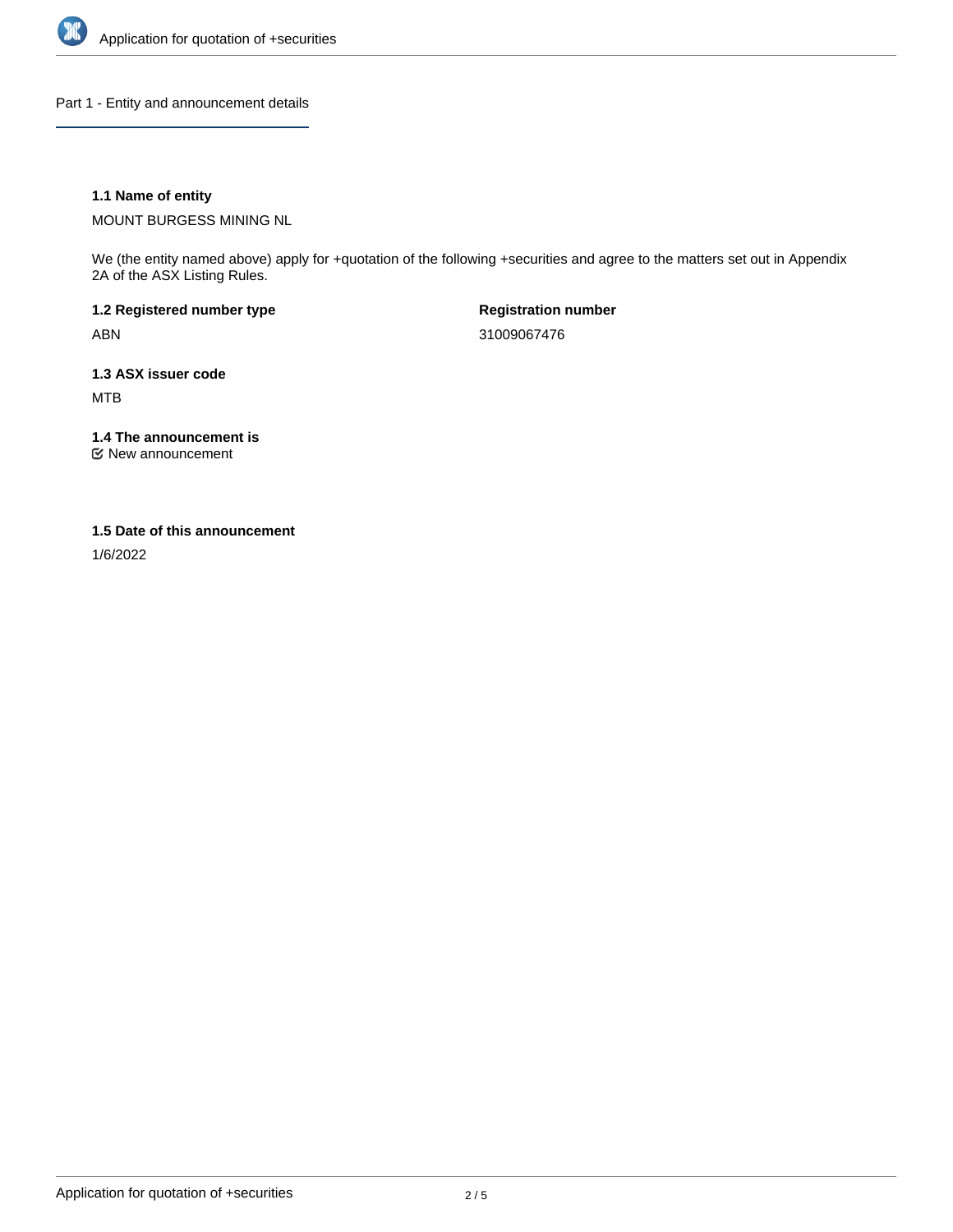

# Part 2 - Type of Issue

## **2.1 The +securities to be quoted are:**

+Securities issued as part of a transaction or transactions previously announced to the market in an Appendix 3B

#### **Previous Appendix 3B details:**

| Announcement Date and<br>Time | <b>Announcement Title</b>                   | Selected Appendix 3B to submit quotation<br>reguest |  |
|-------------------------------|---------------------------------------------|-----------------------------------------------------|--|
| 27-May-2022 12:56             | New - Proposed issue of securities -<br>MTB | A placement or other type of issue                  |  |

**2.3a.2 Are there any further issues of +securities yet to take place to complete the transaction(s) referred to in the Appendix 3B?** No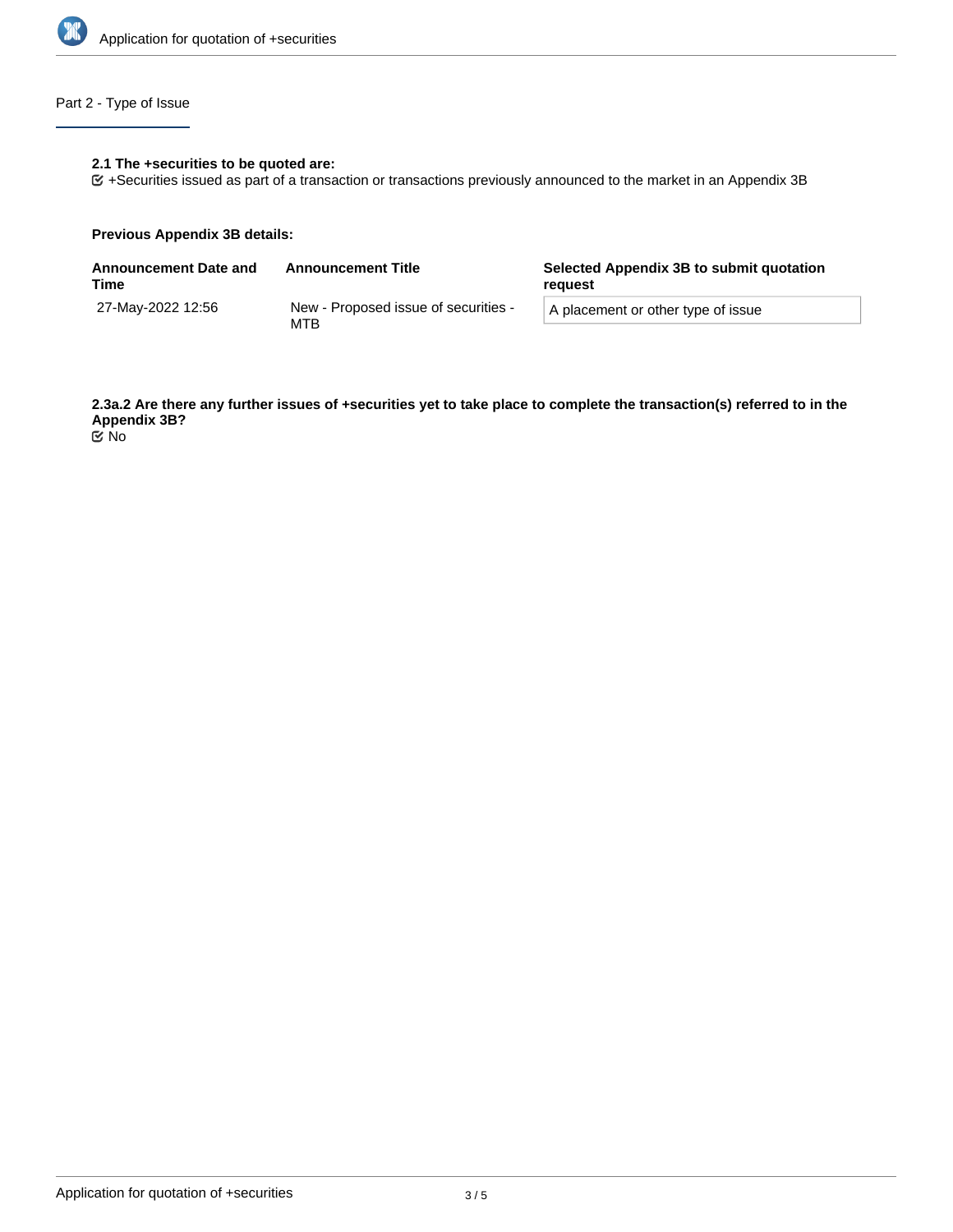

Part 3A - number and type of +securities to be quoted where issue has previously been notified to ASX in an Appendix 3B

# Placement Details

**ASX +security code and description** MTB : ORDINARY FULLY PAID

**Issue date** 2/6/2022

Issue details

**Number of +securities to be quoted** 100,000,000 **Are the +securities being issued for a cash consideration? In what currency is the cash consideration being paid?** AUD - Australian Dollar **What is the issue price per +security?** AUD 0.00500000 Yes

**Any other information the entity wishes to provide about the +securities to be quoted**